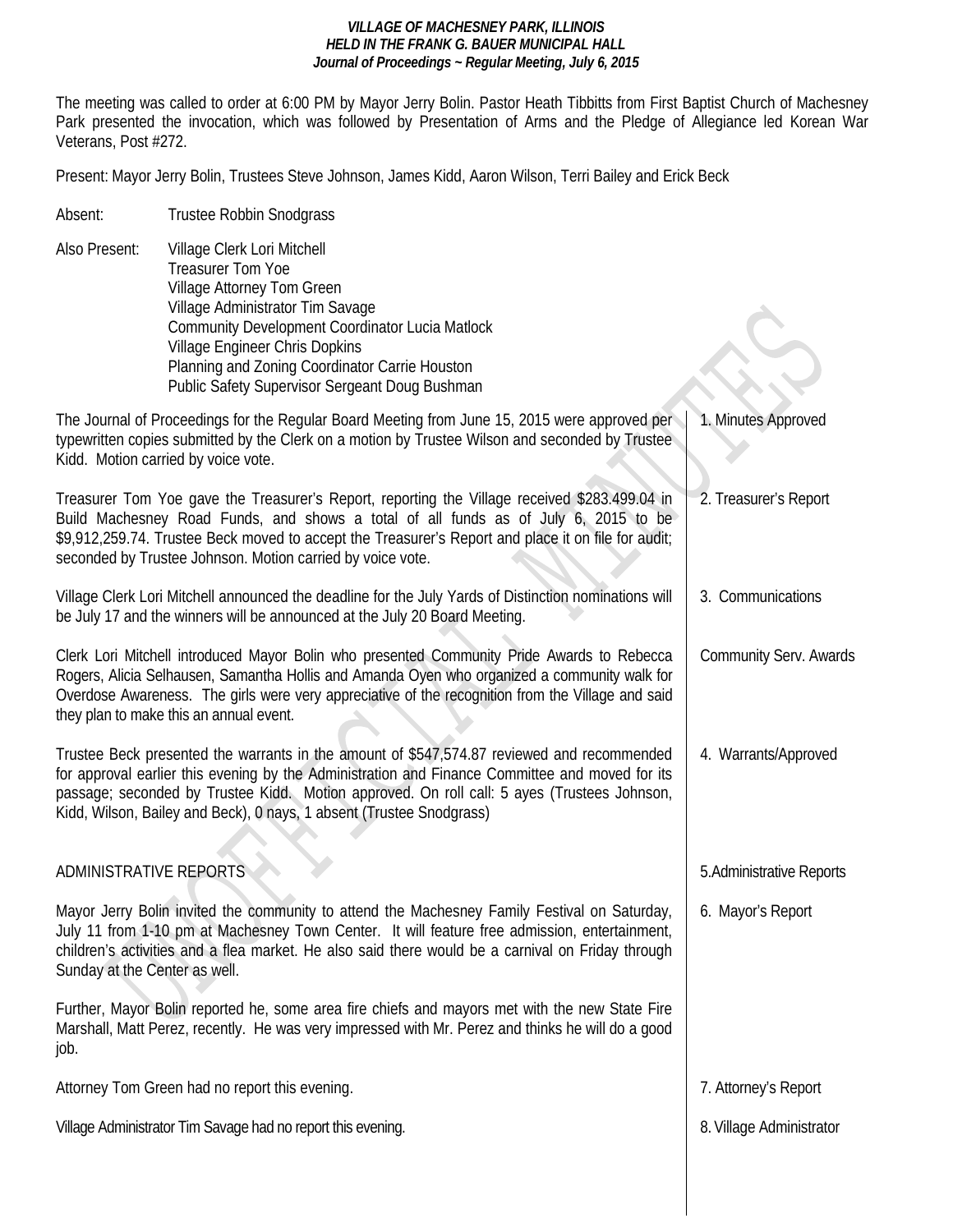| Journal of Proceedings<br>July 6, 2015<br>Page Two                                                                                                                                                                                                                                                                                                                                                                                                                                                                                                                                                         |                           |
|------------------------------------------------------------------------------------------------------------------------------------------------------------------------------------------------------------------------------------------------------------------------------------------------------------------------------------------------------------------------------------------------------------------------------------------------------------------------------------------------------------------------------------------------------------------------------------------------------------|---------------------------|
| Community Development Coordinator Lucia Matlock announced that two Machesney Park<br>Companies have received state and national recognition. Practice Velocity received an award from<br>the Illinois Chamber of Commerce and the Illinois Economic Development Council which was<br>sponsored by Comm. Ed in the Technology Category; and HMC Products received a National<br>Award of Excellence from Metallic Building Company for its Industrial Design Building Program.                                                                                                                              | 9. Comm. Dev. Coordinator |
| Village Engineer Chris Dopkins provided a construction update for the projects in the Village.                                                                                                                                                                                                                                                                                                                                                                                                                                                                                                             | 10. Village Engineer      |
| Planning and Zoning Coordinator Carrie Houston had no report this evening.                                                                                                                                                                                                                                                                                                                                                                                                                                                                                                                                 | 11. P/Z Coordinator       |
| Public Works Superintendent Chad Hunter left no report this evening.                                                                                                                                                                                                                                                                                                                                                                                                                                                                                                                                       | 12. Public Works Supt.    |
| Human Resources and Accounting Manager Michelle Johannsen had no report this evening.                                                                                                                                                                                                                                                                                                                                                                                                                                                                                                                      | 13. Acct./HR Mgr.         |
| Public Safety Supervisor, Sgt. Doug Bushman reported that for June 12 <sup>th</sup> through July 2 <sup>nd</sup> , there were<br>1,250 total calls for service by the Machesney Park Division of the Sheriff's Department, 405 reports<br>were taken and there were 396 arrests.                                                                                                                                                                                                                                                                                                                           | 14. Pub. Safety Report    |
| COMMITTEE AND TRUSTEE REPORTS                                                                                                                                                                                                                                                                                                                                                                                                                                                                                                                                                                              | 16. Committee Reports     |
| District #1 Trustee Snodgrass, Public Improvements and Safety Chairperson, left no report this<br>evening.                                                                                                                                                                                                                                                                                                                                                                                                                                                                                                 | 17. District #1 Report    |
| District #2 Trustee Johnson, Administration and Finance Vice Chairman, thanked Code<br>Enforcement and Zoning Inspector Jake Schmidt for his assistance on some properties in his<br>district recently.                                                                                                                                                                                                                                                                                                                                                                                                    | 18. District #2 Report    |
| District #3 Trustee Kidd, Planning and Economic Development Vice Chairman, had no report this<br>evening.                                                                                                                                                                                                                                                                                                                                                                                                                                                                                                  | 19. District #3 Report    |
| District #4 Trustee Wilson, Planning and Economic Development Chairman, had no report this<br>evening.                                                                                                                                                                                                                                                                                                                                                                                                                                                                                                     | 20. District #4 Report    |
| District #5 Trustee Bailey, Public Improvements and Safety Vice Chairperson, had no report this<br>evening.                                                                                                                                                                                                                                                                                                                                                                                                                                                                                                | 21. District #5 Report    |
| District #6 Trustee Beck, Administrative and Finance Chairman, reported that the A&F Committee<br>met this evening and recommended approval of two ordinances and three resolutions. The<br>ordinances are on the Board Agenda tonight for first reading and two of the resolutions are on<br>tonight's Board Agenda as well.                                                                                                                                                                                                                                                                              | 22. District #6 Report    |
| CONSENT AGENDA* - Mayor Bolin asked if there were items any Trustee would like removed<br>from the Consent Agenda to be considered separately. There were no items to be considered<br>separately. The Consent Agenda was accepted as presented. Mayor Bolin called for a motion to<br>approve all items under the Consent Agenda. The motion was made by Trustee Wilson and<br>seconded by Trustee Beck. After the Staff Report, the motion was approved by roll call vote. 5<br>ayes (Trustees Johnson, Wilson, Bailey, Beck and Mayor Bolin), 1 nay (Trustee Kidd), and 1<br>absent (Trustee Snodgrass) | 23. Consent Agenda*       |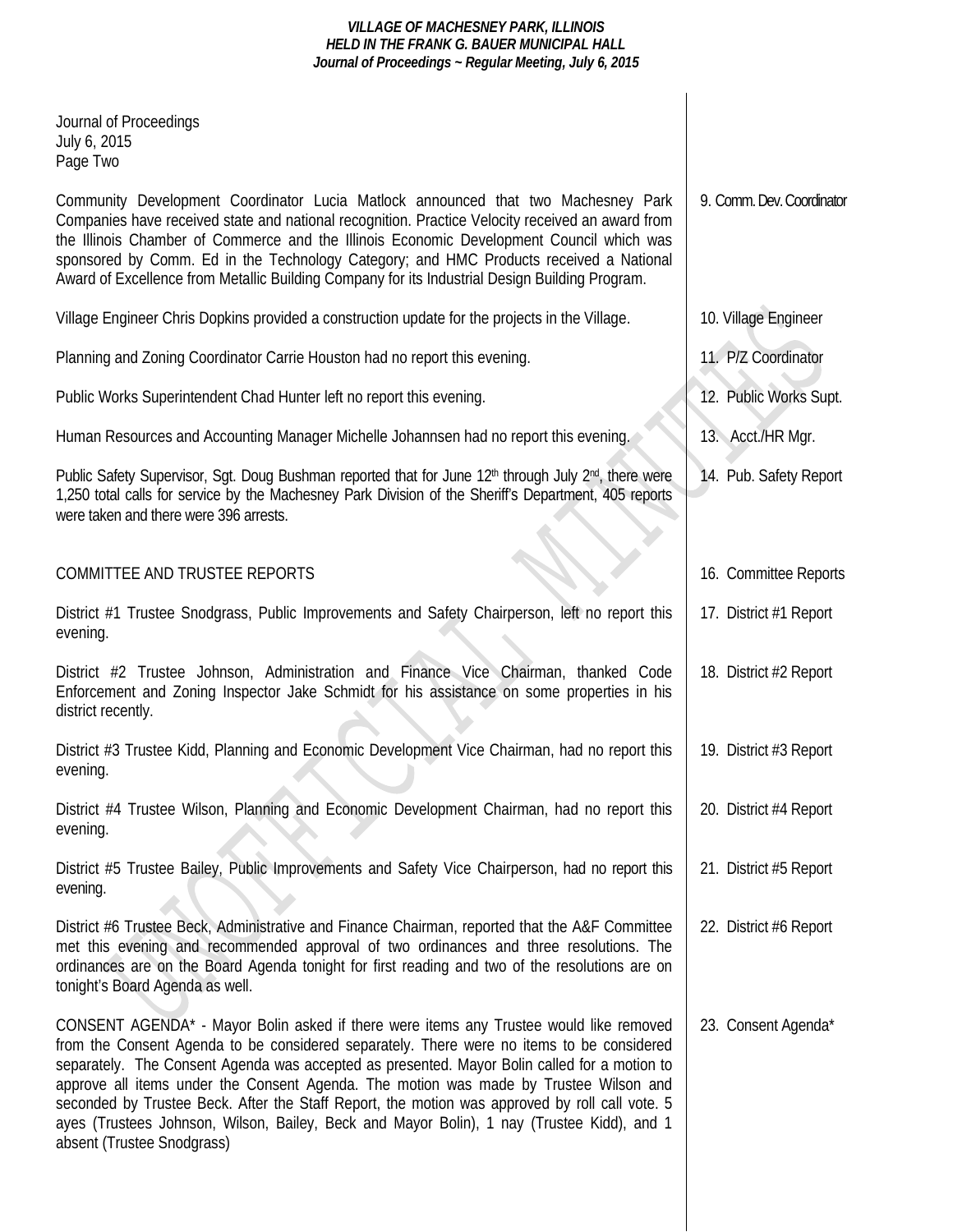Journal of Proceedings July 6, 2015 Page Three

Ordinance 31-15, Amend Chapter 9 to Decrease the Number of Class "B" Licenses, 2nd Reading. *Staff Report: Village Administrator Tim Savage reported that this ordinance will decrease the number of "B" Licenses to 14.* Motion approved by roll call vote. 5 ayes (Trustees Johnson, Wilson, Bailey, Beck and Mayor Bolin), 1 nay (Trustee Kidd), and 1 absent (Trustee Snodgrass)

Resolution 38-R-15, a Resolution of the Village of Machesney Park, Illinois, agreeing to declare surplus TIF Revenues with regards to the Illinois Routes 251/173 TIF District. **Staff Report: Village Administrator Tim Savage explained** this resolution provides benefit of the Harlem School District 122 and other affected taxing districts brought about by a surplus in TIF Revenue in the Illinois Routes 251/173 TIF District. Motion approved by roll call vote. 5 ayes (Trustees Johnson, Wilson, Bailey, Beck and Mayor Bolin), 1 nay (Trustee Kidd), and 1 absent (Trustee Snodgrass)

Resolution 46-R-15, a Resolution of the Village of Machesney Park, Illinois, Install a Yield Sign. **Staff Report: Village Administrator Tim Savage explained** this resolution provides for the installation of a yield sign at the intersection of Ventura Blvd at Florence Avenue. Motion approved by roll call vote. 5 ayes (Trustees Johnson, Wilson, Bailey, Beck and Mayor Bolin), 1 nay (Trustee Kidd), and 1 absent (Trustee Snodgrass)

Resolution 47-R-15, a Resolution of the Village of Machesney Park, Illinois, resolving to award the contract for the 2015 Pavement Maintenance Program to William Charles Construction. **Staff Report: Village Administrator Tim Savage explained** this resolution awards the 2015 Pavement Maintenance Program to William Charles Construction Company for a cost of \$659,640.53. Motion approved by roll call vote. 5 ayes (Trustees Johnson, Wilson, Bailey, Beck and Mayor Bolin), 1 nay (Trustee Kidd), and 1 absent (Trustee Snodgrass)

Trustee Kidd made a motion to remove Ordinance 31-15 from the Consent Agenda to be considered under Unfinished Business. Mayor Bolin called for a second three times. The motion failed due to lack of second.

Resolution 48-R-15, a Resolution of the Village of Machesney Park, Illinois, resolving to award the contract for the Alpine Road Service Drive Improvements to N-Trak Group. **Staff Report: Village Administrator Tim Savage explained** this resolution awards the Alpine Road West Service Drive Improvements to N-Trak Group for a cost of \$579,597.30. Motion approved by roll call vote. 5 ayes (Trustees Johnson, Wilson, Bailey, Beck and Mayor Bolin), 1 nay (Trustee Kidd), and 1 absent (Trustee Snodgrass)

## UNFINISHED BUSINESS:

Mayor Bolin called for a motion to approve Ordinance 26-15, an ordinance granting a Special Use Permit. The motion was made by Trustee Beck and seconded by Trustee Johnson. **Staff Report: Planning and Zoning Coordinator Carrie Houston explained** this ordinance grants a Special Use Permit for warehousing at the old Menards location in the Commercial General District with five conditions identified. Motion approved by roll call vote. 5 ayes (Trustees Johnson, Kidd, Bailey, Beck and Mayor Bolin), 1 nay (Trustee Wilson), and 1 absent (Trustee Snodgrass)

Ordinance 31-15/Amend Ch 9 Class B Liq/2nd Rdg/Pass

Resolution 38-R-15/TIF Surplus/Pass

Resolution 46-R-15/Install Yield Sign/Pass

Resolution 47-R-15/Award 2015 Pavement Maint Pr/ Wm Charles/Pass

Remove 31-15 from Consent Agenda/Failed

Resolution 48-R-15/Award Alpine Rd Serv Dr/N-Trak/ Pass

24.Unfinished Business

25. Ordinance 26-15/SUP Menards/Pass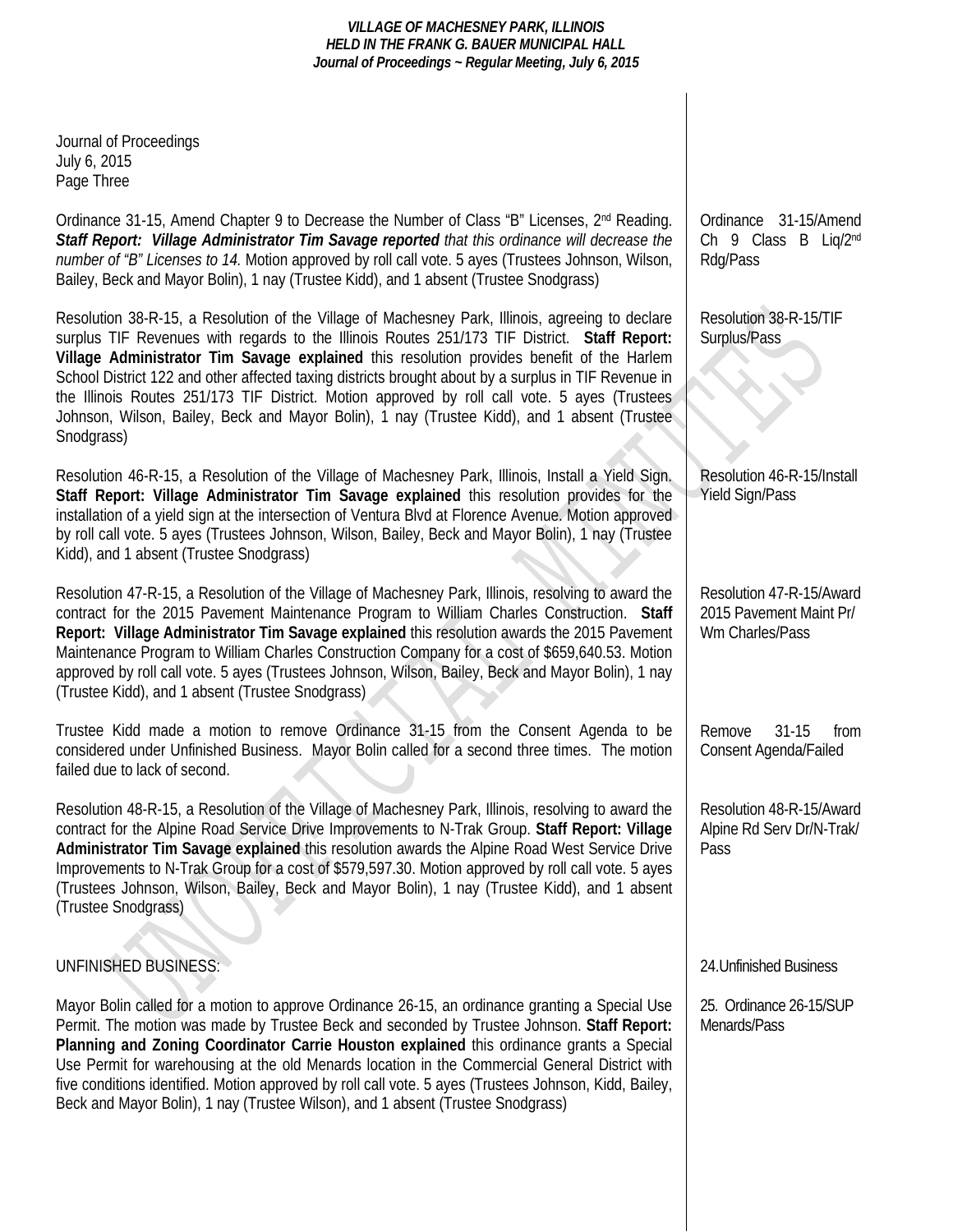Journal of Proceedings July 6, 2015 Page Four

### NEW BUSINESS:

Mayor Bolin called for a motion to approve Ordinance 34-15, Amend Weed and Plant Regulations, 1st Reading. Motion was made by Trustee Wilson and seconded by Trustee Beck. *Staff Report: Village Administrator Tim Savage explained this ordinance modifies current Village Code to make it unlawful for grass, plants or weeds to be over 7" tall and modifies the length of time to seven days for the property owner to cut or remove such plants/weeds/grass upon notification by the Village's Planning and Zoning Department. Discussion: There was discussion about the types of plants that are affected.* 

Trustee Kidd made a motion to table this item until the next Board Meeting to allow him to talk to his fellow Trustees and constituents about this issue. Motion failed for lack of second.

Motion as presented was approved by roll call vote. 5 ayes (Trustees Johnson, Wilson, Bailey, Beck and Mayor Bolin), 1 nay (Trustee Kidd), and 1 absent (Trustee Snodgrass)

Mayor Bolin called for a motion to approve Ordinance 35-15, Amend Promissory Notes,  $1^{st}$ Reading. Motion was made by Trustee Wilson and seconded by Trustee Johnson. *Staff Report: Human Resources and Accounting Manager Michelle Johannsen explained* that S&P recently decided to conduct an additional rating review of the Village. In doing so, they expressed concerns regarding some of the language in three promissory notes. She noted this ordinance updates the language. Motion approved by roll call vote. 6 ayes (Trustees Johnson, Kidd, Wilson, Bailey, Beck and Mayor Bolin), 0 nays, and 1 absent (Trustee Snodgrass)

PUBLIC COMMENT: None

CLOSED SESSION: None

**Trustee Kidd moved to adjourn;** seconded by Trustee Beck. Motion carried by voice vote. Meeting adjourned at 6:34 p.m.

APPROVED:

 $\overline{\phantom{a}}$ Lori J. Mitchell, MMC Village Clerk

26. New Business

27. Ordinance 34-15/ Amd Weed & Plant Reg/1st Reading/Pass

28. Ordinance 35-15/ Amend Promissory Notes/ 1st Reading/Pass

29. Public Comment

30. Closed Session

31. Adjourn